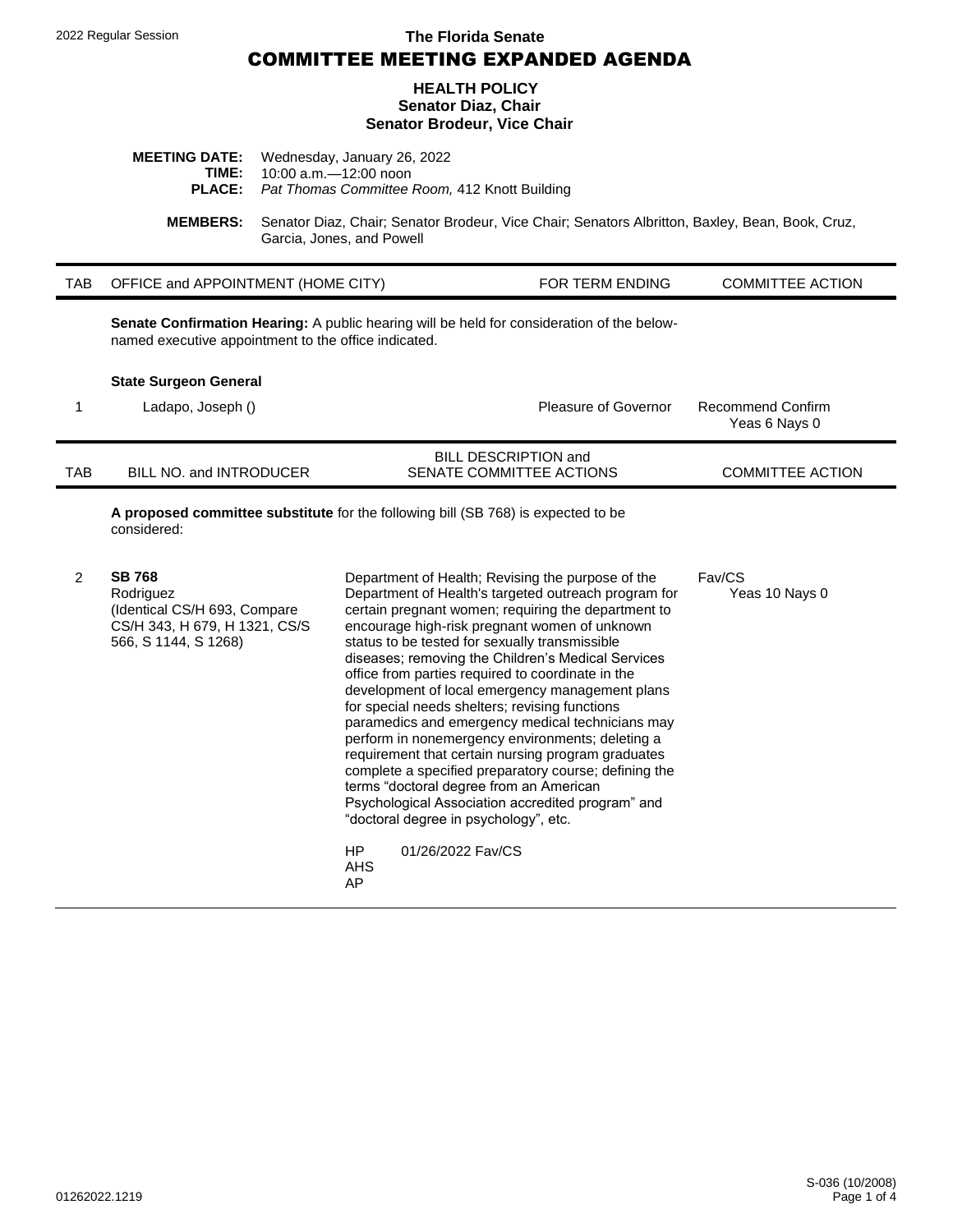# **COMMITTEE MEETING EXPANDED AGENDA**

Health Policy

Wednesday, January 26, 2022, 10:00 a.m.—12:00 noon

| <b>TAB</b> | BILL NO. and INTRODUCER                               | <b>BILL DESCRIPTION and</b><br>SENATE COMMITTEE ACTIONS                                                                                                                                                                                                                                                                                                                                                                                                                                                                                                                                | <b>COMMITTEE ACTION</b>     |
|------------|-------------------------------------------------------|----------------------------------------------------------------------------------------------------------------------------------------------------------------------------------------------------------------------------------------------------------------------------------------------------------------------------------------------------------------------------------------------------------------------------------------------------------------------------------------------------------------------------------------------------------------------------------------|-----------------------------|
| 3          | <b>SB 718</b><br><b>Bradley</b><br>(Similar CS/H 469) | Patient Care in Health Care Facilities; Revising<br>provisions relating to medications and devices with<br>which unlicensed individuals may assist patients in<br>self-administration under certain circumstances;<br>specifying staffing requirements for advanced life<br>support ambulances during interfacility transfers;<br>revising the list of medications that a registered nurse<br>may delegate the administration of to a certified<br>nursing assistant or home health aide, etc.<br>HP<br>01/19/2022 Temporarily Postponed<br>01/26/2022 Fav/CS<br>HP<br>AP<br><b>RC</b> | Fav/CS<br>Yeas 9 Nays 0     |
| 4          | <b>SB 1770</b><br><b>Book</b><br>(Identical H 1333)   | Donor Human Milk Bank Services; Authorizing the<br>Agency for Health Care Administration to pay for<br>donor human milk bank services as an optional<br>Medicaid service if certain conditions are met; adding<br>donor human milk bank services to the list of<br>Medicaid services authorized for reimbursement on a<br>fee-for-service basis; adding donor human milk bank<br>services to the list of minimum benefits required to be<br>covered by Medicaid managed care plans, etc.<br><b>HP</b><br>01/26/2022 Favorable<br><b>AHS</b><br>AP                                      | Favorable<br>Yeas 10 Nays 0 |
| 5          | <b>SB 836</b><br><b>Brodeur</b><br>(Similar H 1403)   | Medication Technicians; Defining the term<br>"medication technician"; providing minimum<br>requirements and specifications for training of<br>medication technicians, etc.<br>HP<br>01/19/2022 Temporarily Postponed<br>01/26/2022 Fav/CS<br>HP<br>AHS<br>AP                                                                                                                                                                                                                                                                                                                           | Fav/CS<br>Yeas 10 Nays 0    |
| 6          | <b>SB 1258</b><br>Jones<br>(Identical H 855)          | Managed Care Plan Performance; Requiring<br>managed care plans to collect and report specified<br>measures beginning with a certain data reporting<br>period; requiring plans to stratify reported measures<br>by specified categories beginning with a certain data<br>reporting period; requiring a plan's performance to be<br>published on its website in a specified manner;<br>requiring the Agency for Health Care Administration<br>to use the measures to monitor plan performance,<br>etc.<br>HP<br>01/26/2022 Favorable<br>BI<br><b>RC</b>                                  | Favorable<br>Yeas 10 Nays 0 |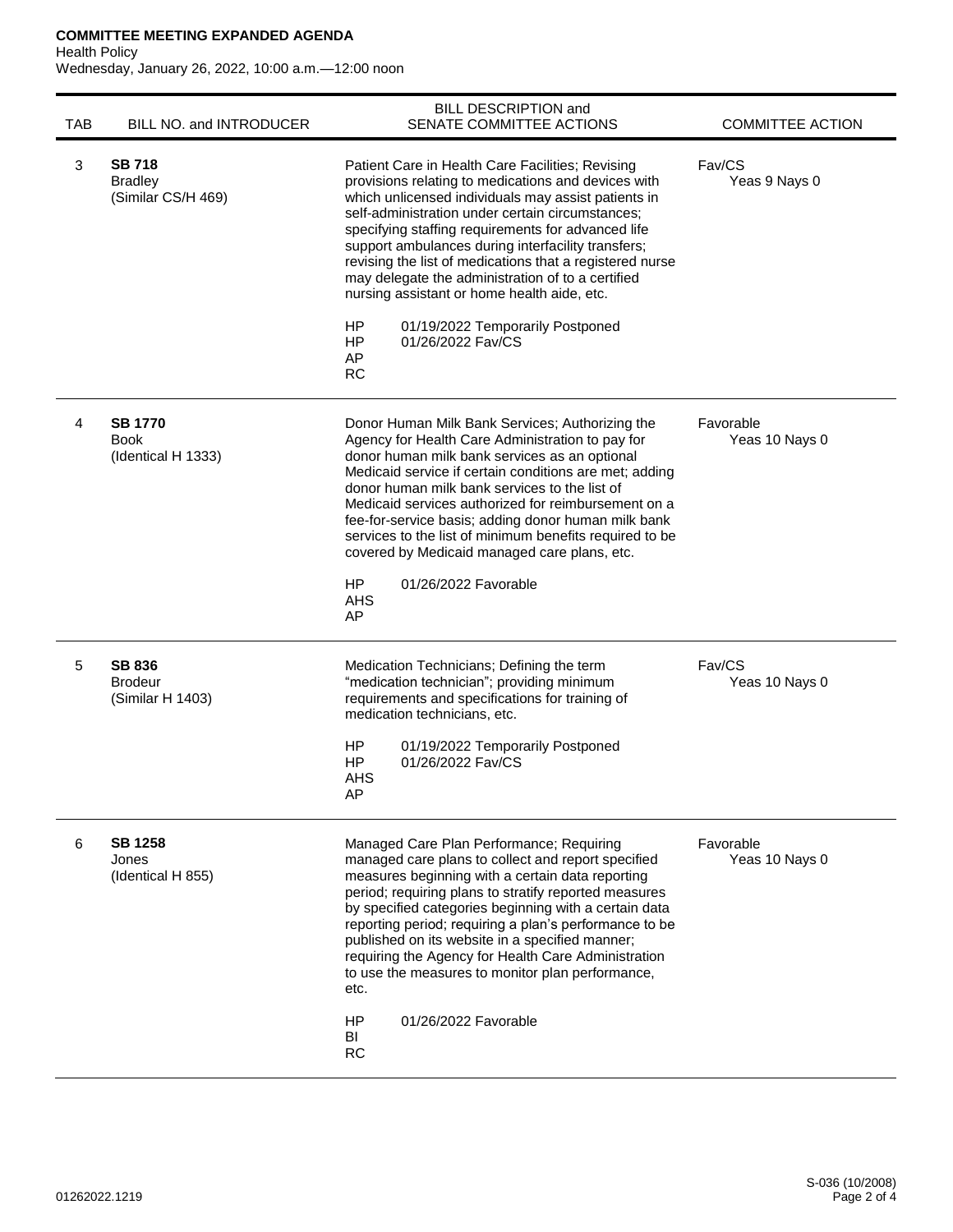# **COMMITTEE MEETING EXPANDED AGENDA**

# Health Policy

Wednesday, January 26, 2022, 10:00 a.m.—12:00 noon

| <b>TAB</b> | BILL NO. and INTRODUCER                                        | <b>BILL DESCRIPTION and</b><br>SENATE COMMITTEE ACTIONS                                                                                                                                                                                                                                                                                                                                                                                                                                                                                                                                                                                                                                                                                                                       | <b>COMMITTEE ACTION</b> |
|------------|----------------------------------------------------------------|-------------------------------------------------------------------------------------------------------------------------------------------------------------------------------------------------------------------------------------------------------------------------------------------------------------------------------------------------------------------------------------------------------------------------------------------------------------------------------------------------------------------------------------------------------------------------------------------------------------------------------------------------------------------------------------------------------------------------------------------------------------------------------|-------------------------|
| 7          | <b>SB 842</b><br><b>Brodeur</b><br>(Identical H 1449)          | Invalid Restrictive Covenants in Health Care; Defining<br>the terms "hospital" and "physician"; specifying that<br>certain restrictive covenants in employment<br>agreements between physicians and hospitals do not<br>support a legitimate business interest; authorizing a<br>party to an employment agreement to elect to have a<br>mutually agreed upon arbitrator make a specified<br>binding determination, etc.<br>CМ<br>01/10/2022 Favorable<br><b>HP</b><br>01/19/2022 Temporarily Postponed                                                                                                                                                                                                                                                                        | Fav/CS<br>Yeas 7 Nays 3 |
|            |                                                                | 01/26/2022 Fav/CS<br>HP.<br><b>RC</b>                                                                                                                                                                                                                                                                                                                                                                                                                                                                                                                                                                                                                                                                                                                                         |                         |
| 8          | <b>SB 1950</b><br><b>Brodeur</b><br>(Compare H 607, CS/S 1080) | Statewide Medicaid Managed Care Program;<br>Requiring, rather than authorizing, that the<br>reimbursement method for provider service networks<br>be on a prepaid basis; deleting a requirement that the<br>Agency for Health Care Administration provide the<br>opportunity for public feedback on a certain waiver<br>application; revising requirements relating to the<br>databook published by the agency consisting of<br>Medicaid utilization and spending data; revising<br>provisions relating to agency-defined quality<br>measures under the achieved savings rebate<br>program for Medicaid prepaid plans; providing that<br>cancer hospitals meeting certain criteria are statewide<br>essential providers, etc.<br>01/26/2022 Fay/CS<br>HP.<br><b>AHS</b><br>AP | Fav/CS<br>Yeas 9 Nays 0 |
| 9          | <b>SB 1184</b><br><b>Broxson</b><br>(Similar H 687)            | Free Speech of Health Care Practitioners; Prohibiting<br>certain entities from reprimanding, sanctioning, or<br>revoking or threatening to revoke a license,<br>certificate, or registration of a health care practitioner<br>for specified use of his or her right of free speech<br>without specified proof; requiring certain entities to<br>provide to a health care practitioner any complaints<br>within a specified timeframe, etc.<br>HP<br>01/26/2022 Fav/CS<br>JU<br>AP                                                                                                                                                                                                                                                                                             | Fav/CS<br>Yeas 6 Nays 3 |